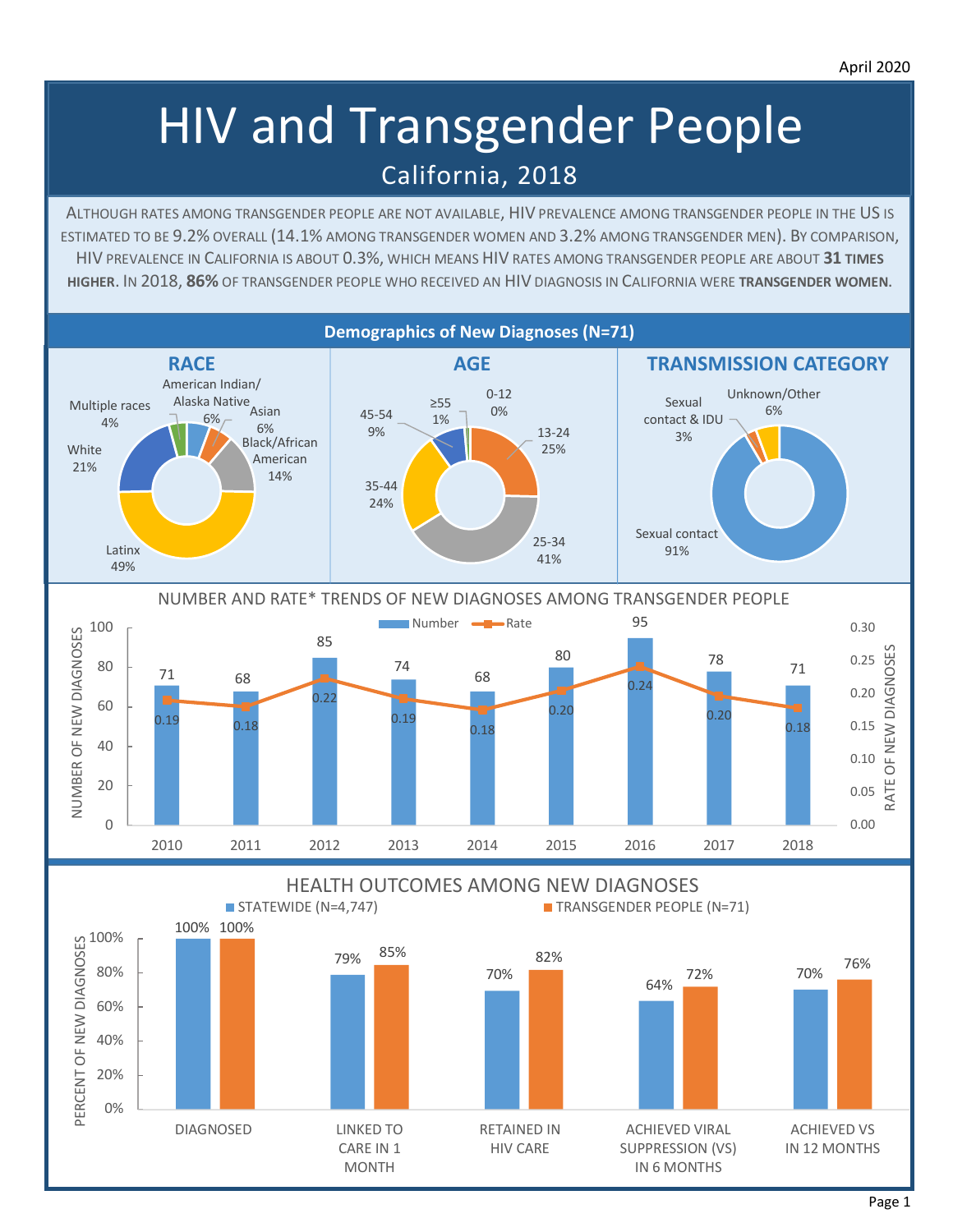

#### **DECREASES IN RATES AMONG:**

- Persons aged 13-24 (12%↓)
- Black/African Americans (43%↓)
- Latinxs  $(15\% \downarrow)$

## **INCREASES IN RATES AMONG:**

- Persons aged 25-34 (19%↑)
- Persons aged 35-44 (32%↑)
- Whites (34%↑)



# HEALTH OUTCOMES





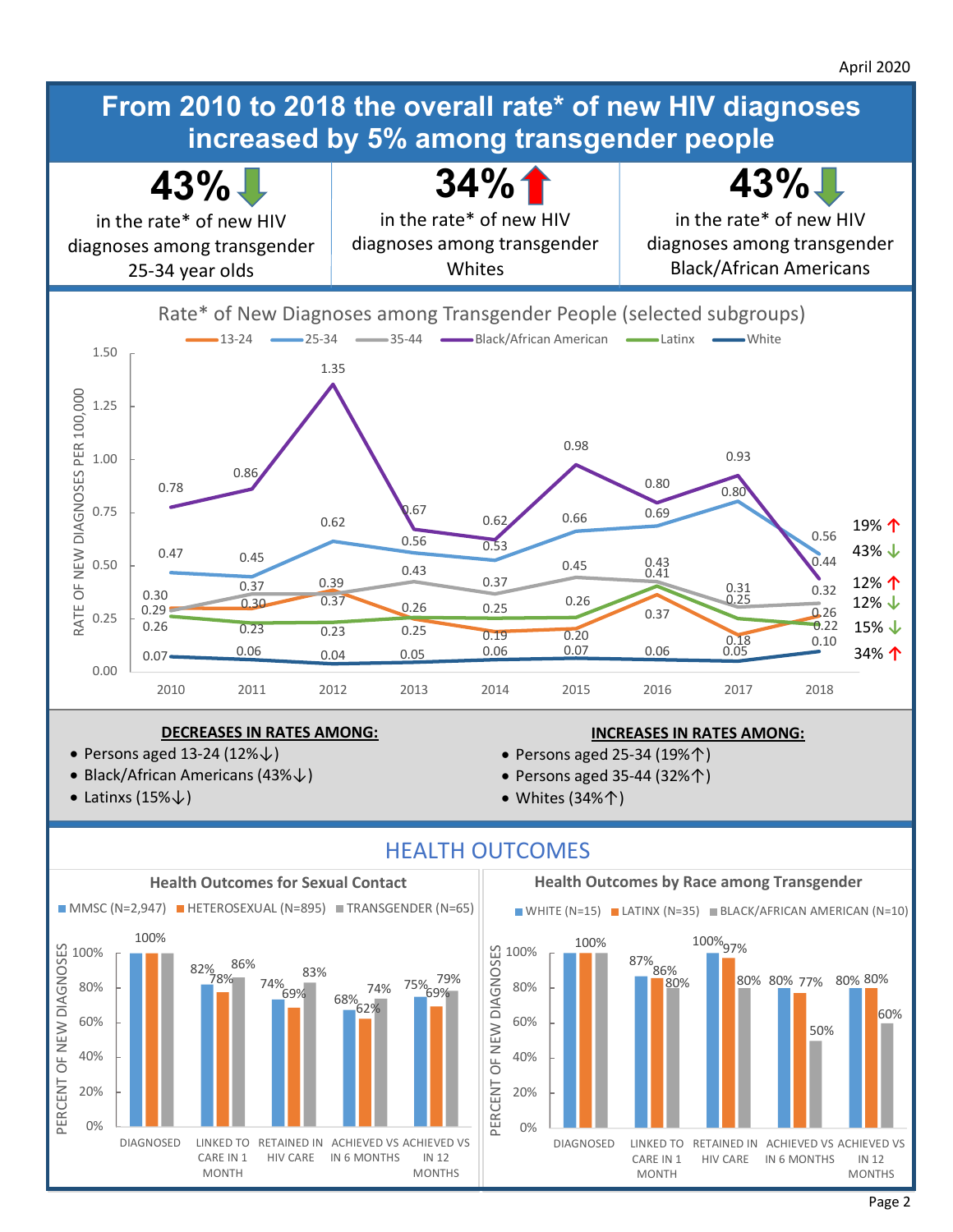### **Transgender people newly diagnosed with HIV infection, linkage to care (LTC) within one month of diagnosis, and viral suppression (VS) within 6 months of diagnosis — California, 2018**

| Demographic group                      |                                       | 2018 | %Total | <b>LTC</b>     | %LTC    | <b>VS</b>      | %VS     |
|----------------------------------------|---------------------------------------|------|--------|----------------|---------|----------------|---------|
| <b>Transgender adult or adolescent</b> | Sexual contact only                   | 58   | 81.7%  | 49             | 84.5%   | 43             | 74.1%   |
| (>12 years old at diagnosis)           | IDU (regardless of sexual contact)    | 9    | 12.7%  | 9              | 100.0%  | 7              | 77.8%   |
|                                        | Unknown risk                          | 4    | 5.6%   | $\overline{2}$ | 50.0%   |                | 25.0%   |
|                                        | Other                                 | 0    | 0.0%   | $\mathbf 0$    | $0.0\%$ | 0              | 0.0%    |
| <b>Race/Ethnicity</b>                  | Latinx                                | 35   | 49.3%  | 30             | 85.7%   | 27             | 77.1%   |
|                                        | American Indian/Alaka Native          | 4    | 5.6%   | 3              | 75.0%   | $\overline{2}$ | 50.0%   |
|                                        | Asian                                 | 4    | 5.6%   | 4              | 100.0%  | $\overline{2}$ | 50.0%   |
|                                        | <b>Black/African American</b>         | 10   | 14.1%  | 8              | 80.0%   | 5              | 50.0%   |
|                                        | Native/Hawijan/Other Pacific Islander | 0    | 0.0%   | 0              | 0.0%    | 0              | $0.0\%$ |
|                                        | White                                 | 15   | 21.1%  | 13             | 86.7%   | 12             | 80.0%   |
|                                        | Multiple races                        | 3    | 4.2%   | $\overline{2}$ | 66.7%   | 3              | 100.0%  |
| Age at diagnosis (in years)            | 13 to 24                              | 18   | 25.4%  | 17             | 94.4%   | 13             | 72.2%   |
|                                        | 25 to 34                              | 29   | 40.8%  | 23             | 79.3%   | 19             | 65.5%   |
|                                        | 35 to 44                              | 17   | 23.9%  | 13             | 76.5%   | 13             | 76.5%   |
|                                        | 45 to 54                              | 6    | 8.5%   | 6              | 100.0%  | 5              | 83.3%   |
|                                        | $\geq 55$                             |      | 1.4%   |                | 100.0%  |                | 100.0%  |
|                                        | <b>Total</b>                          | 71   | 100.0% | 60             | 84.5%   | 51             | 71.8%   |

Note: Transgender people who have sex with men are placed in the transmission category of transgender sexual contact.

Persons who inject drugs are in the transmission category IDU, regardless of sexual contact.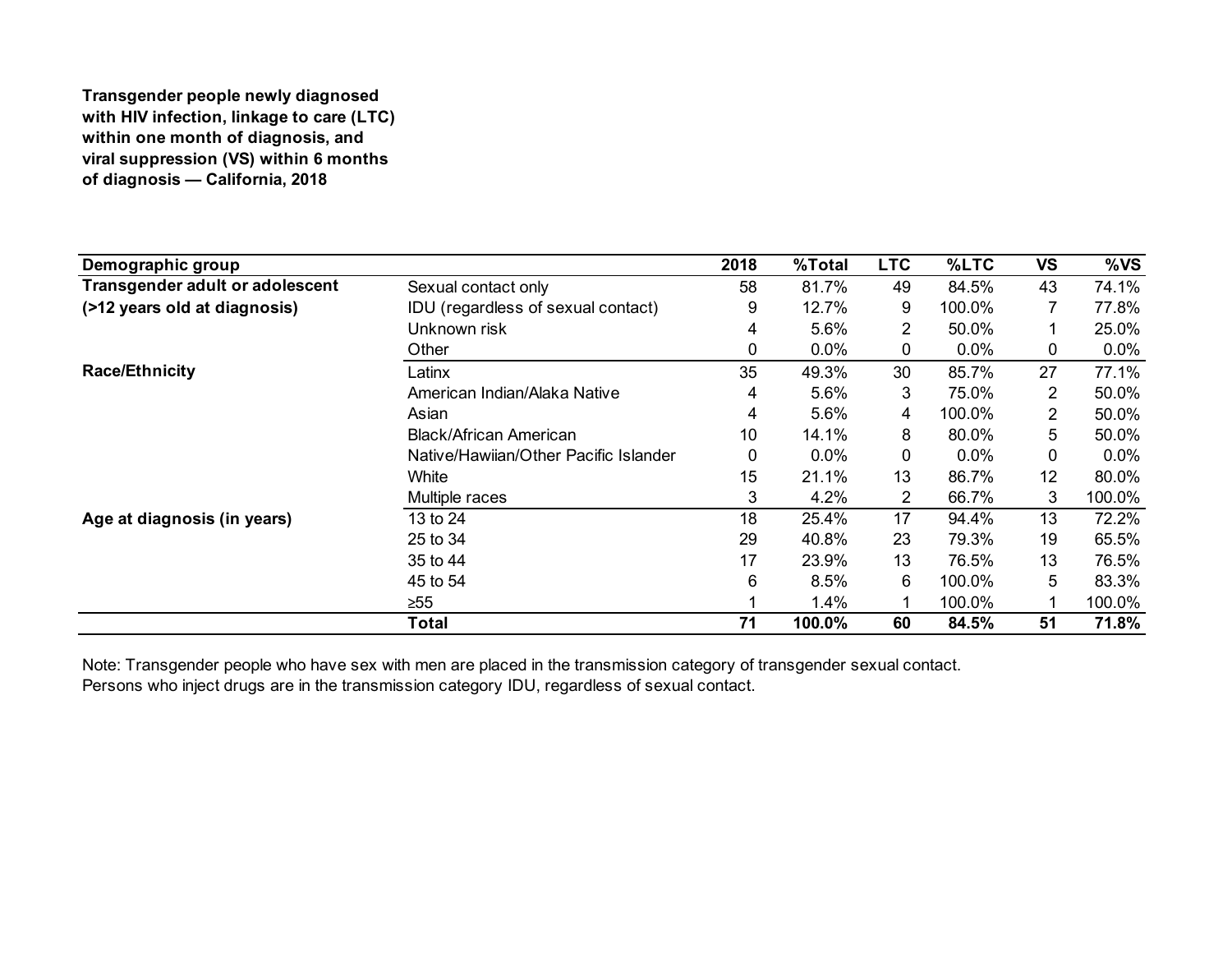## **Technical Notes**

The information presented in this report is based on HIV surveillance data reported to the Office of AIDS through January 6, 2020, allowing for a minimum of 12 months' reporting delay. For living HIV cases, persons are presumed to reside in California if the most recent available address is located in the state. For new diagnoses, persons are included if they were living in California at the time of diagnosis.

The term HIV infection is defined as any diagnosis of HIV infection that met the CDC surveillance case definition, regardless of the stage of disease (stage 0, 1, 2, 3 [AIDS], or unknown) at time of initial diagnosis. This report does not include estimates of the number of persons who are infected with HIV, but not yet diagnosed. Because persons test at differing times after becoming infected, the number of persons with newly diagnosed HIV infection is not necessarily representative of persons newly infected with HIV (HIV incidence).

**Age**: For newly diagnosed persons, the age group is based on the date of diagnosis.

**Gender**: Persons were classified as being transgender if a case report form affirming their transgender status was present in HIV surveillance data by January 6, 2020.

**Race and ethnicity**: Latinx persons can be of any race.

**Transmission category**: Transmission category is the term for classifying cases based on a person's reported HIV risk factors. The classification results from selecting the single risk factor most likely to have been responsible for transmission, even if multiple risk factors were reported.

Gay, bisexual, and other men who have sex with men are in the transmission category of MMSC. Transgender people who report sexual contact are placed in the transmission category of TGSC, regardless of IDU, unless otherwise noted. Transgender persons who do not report sexual contact but who inject drugs are in the transmission category IDU, unless otherwise noted. Persons whose transmission category is classified as heterosexual contact are cisgender persons who reported engaging in heterosexual intercourse with a person of the opposite sex-at-birth. The heterosexual categories exclude men who report ever having had sexual contact with both men and women these persons are classified as MMSC. Cases of HIV infection reported without a risk factor listed in the hierarchy of transmission categories are classified as "unknown risk". Other includes exposure to blood transfusion or blood products, receiving a transplant, and other unspecified risks.

**Rates\***: Traditionally, disease rates take the form of "X number of cases per 100,000" of the population group specified. However, for some populations, such as transgender people, it can be difficult to accurately estimate population denominators. For that reason, the rates\* reported on this fact sheet represent the number of transgender cases per 100,000 persons within the specified race/ethnicity and/or age group. Even though this is not a true rate, it is used to assess trends among a particular group. Rates per 100,000 persons are based on population estimates from the State of California, Department of Finance, Report P-3: State and County Population Projections by Race/Ethnicity, Detailed Age, and Gender, 2010-2060 (Sacramento, California, May 2019).